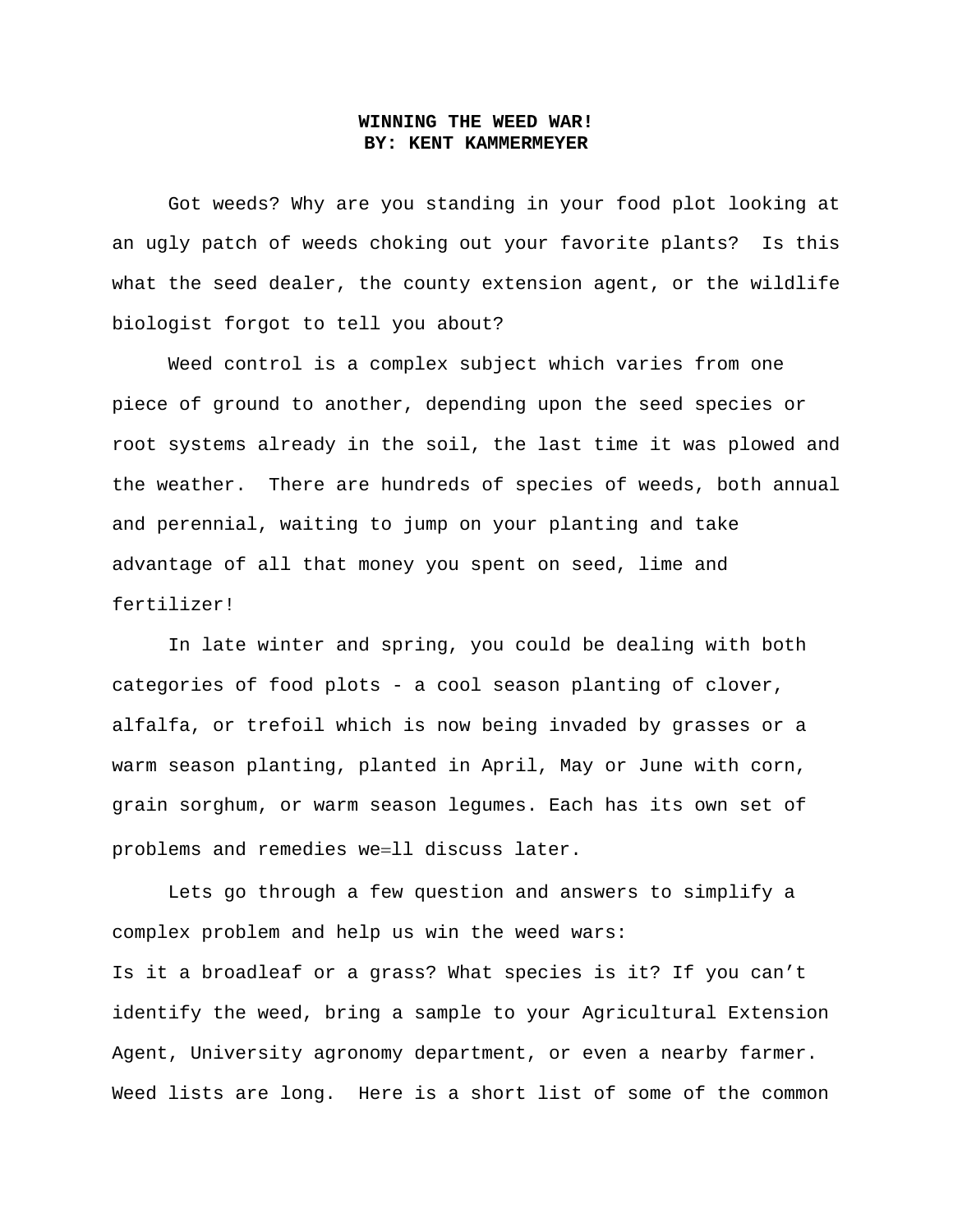worst offenders by category. Broadleaf weeds include pigweed, ragweed, horsenettle, thistle, jimsonweed, morning glory, milkweed, coffeeweed. Grasses include fescue, bermudagrass, johnsongrass, crabgrass, foxtail, and many others. What do I do next? In some respects, if you are standing in the weeds in June wondering what to do, it's too late for some of the best tactics. What weeds invaded this plot last year? Chances are it's the same species that you are looking at now. In other words with good planning, if you have had past weed problems from the grass family, you should have planted a broadleaf such as clover, jointvetch or peas. Vice versa, plant a grass such as grain sorghum if your weed problem is broadleaf. This system allows for specific selective weed control using herbicides. In other words, you can selectively get rid of your weeds by spraying without killing your target planting.

Of all the options (mowing, shading or herbicides), chemical herbicides are often the best choice for your food plot. They are safe, effective, inexpensive, and cut manpower and plowing tremendously. How do I get started with chemicals? Obviously, you have to have some spraying equipment. Often, by using a garden-type two or three gallon sprayer, you will quickly find yourself "under-gunned" in your weed war. Backpack sprayers work better but if you are serious about food plots, you will need an electric or PTO driven spray rig for a 4-wheeler or tractor. Boom type sprayers are usually better than rainbow type sprayers. Sprayers range in price from \$100 to \$1,500, depending on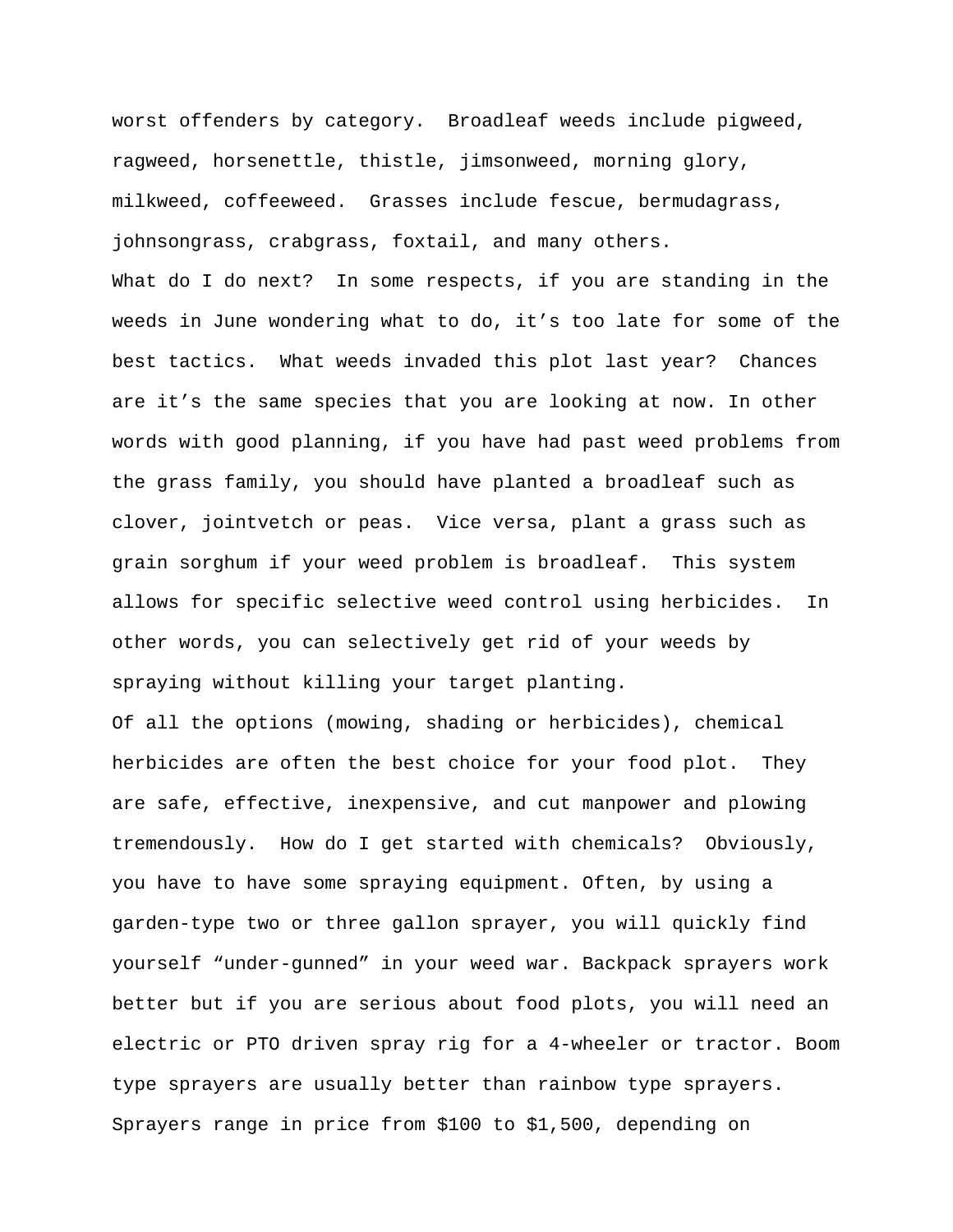features.

What herbicide do I use? There are hundreds on the market. For purposes of this article, we'll concentrate on three – Roundup (41% glyphosate), Poast Plus and 2,4-D. Glyphosate kills everything. It's best use is prior to use of a grain drill or disk harrow. With Glyphosate and a no-till grain drill, you can just about park your disk harrows or plows. In late winter/early spring, spray Glyphosate and drill clover, trefoil or oats. If no drill is available, spray, wait two weeks and plow and plant. Roundup can also be used as a spot spray for isolated invading weed clumps like fescue or thistle.

Poast Plus is a grass selective herbicide (with pre-mixed ammonium sulfate) that basically kills all grasses but no broadleafs. To be effective, you must mix **crop oil** with Poast Plus. So, if we are standing in our food plot in May and the plot is a broadleaved perennial like alfalfa, white clover, or trefoil being invaded with crabgrass, or fescue, then Poast Plus is our weapon. Even new spring annual broadleaf plantings of peas, beans, clover, or jointvetch are candidates for Poast Plus. This is where last year's planning pays off. If this plot had grass problems last year, plow repeatedly and plant a broadleaf. When the noxious grass re-emerges, spray with Poast Plus for the knockout punch. Whichever scenario, if the noxious grasses are over eight inches tall, mow, wait a couple of weeks and then spray the regrowth.

2,4-D is a broadleaf killer that has been around under many brand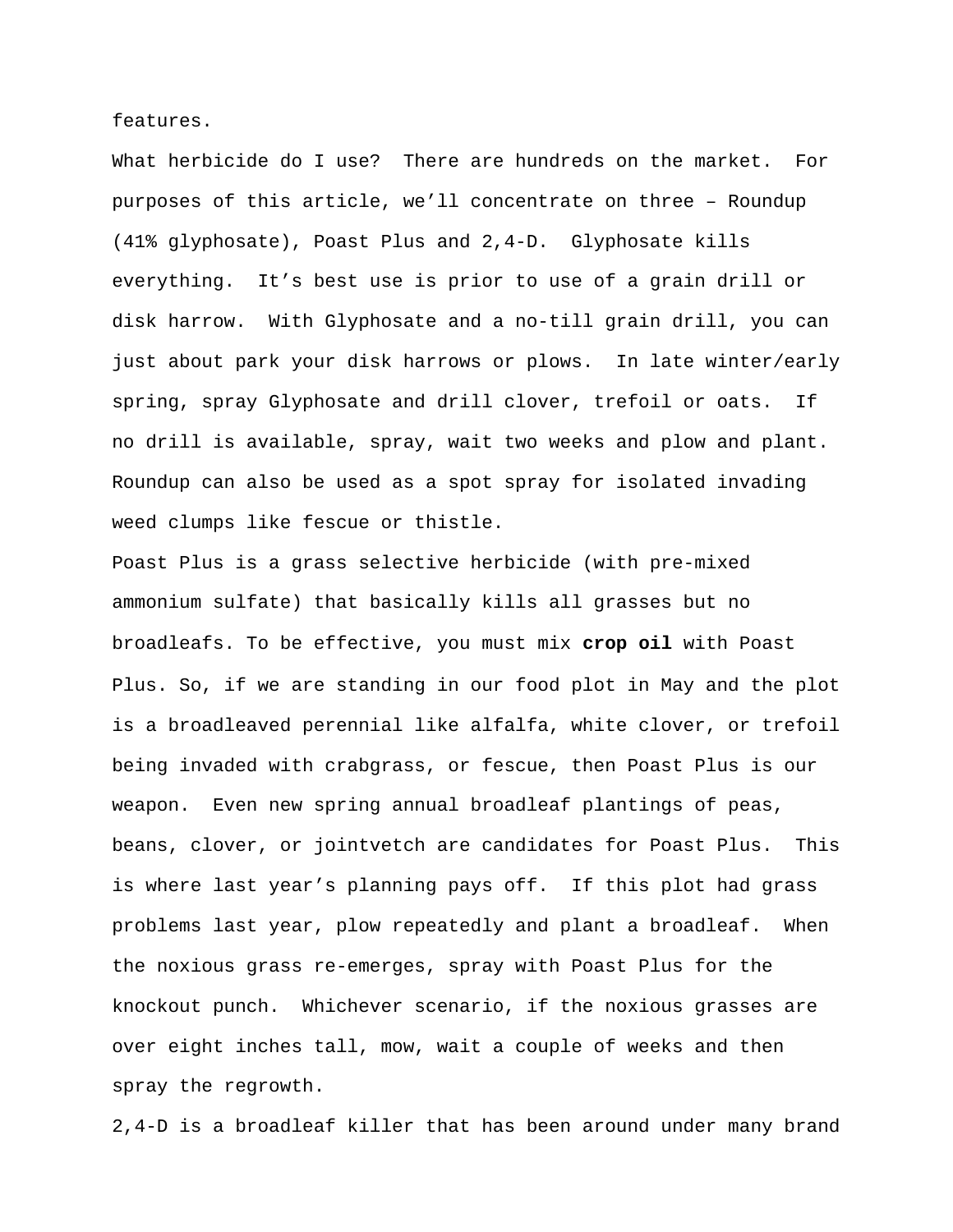names for many years. It will not kill grasses. Grain sorghum or corn infested with coffeeweed, ragweed, jimsonweed, morning glory or any other broadleaf qualifies for 2,4-D application. Grain sorghum is a little sensitive to 2,4-D, so read the label carefully. 2,4-D, Poast Plus, and Glyphosate are all available over the counter with no pesticide license required.

**Read The Label!** This cannot be emphasized enough. Do not apply any more chemical than the label directs! Use at least 15 to 20 gallons of water per acre for best coverage and effective kills. Effectiveness of Glyphosate and 2,4-D can often be increased by mixing with surfactants (spreader/stickers). Do not mix two herbicides together unless it specifically allows this on the label. Carefully calibrate your spraying equipment (your agriculture extension service can help with this) and carefully measure your food plot acreage. I have seen many eyeballed oneacre plots that were really only one half-acre thus doubling fertilizer, seed rates, herbicide and everything. It's a good way to waste money and reduce efficiency.

 Weeds are most vulnerable to herbicides when they are vigorously growing or young tender seedlings. Do not spray when plants are wet or when rain is expected within 24 hours. Do not spray when it is windy, drift may be harmful to the applicator and kill surrounding plants. Do not spray during an extended drought, weed control is ineffective and valuable crop species may be injured or killed.

In summary, herbicides are a safe, effective tool to manage deer